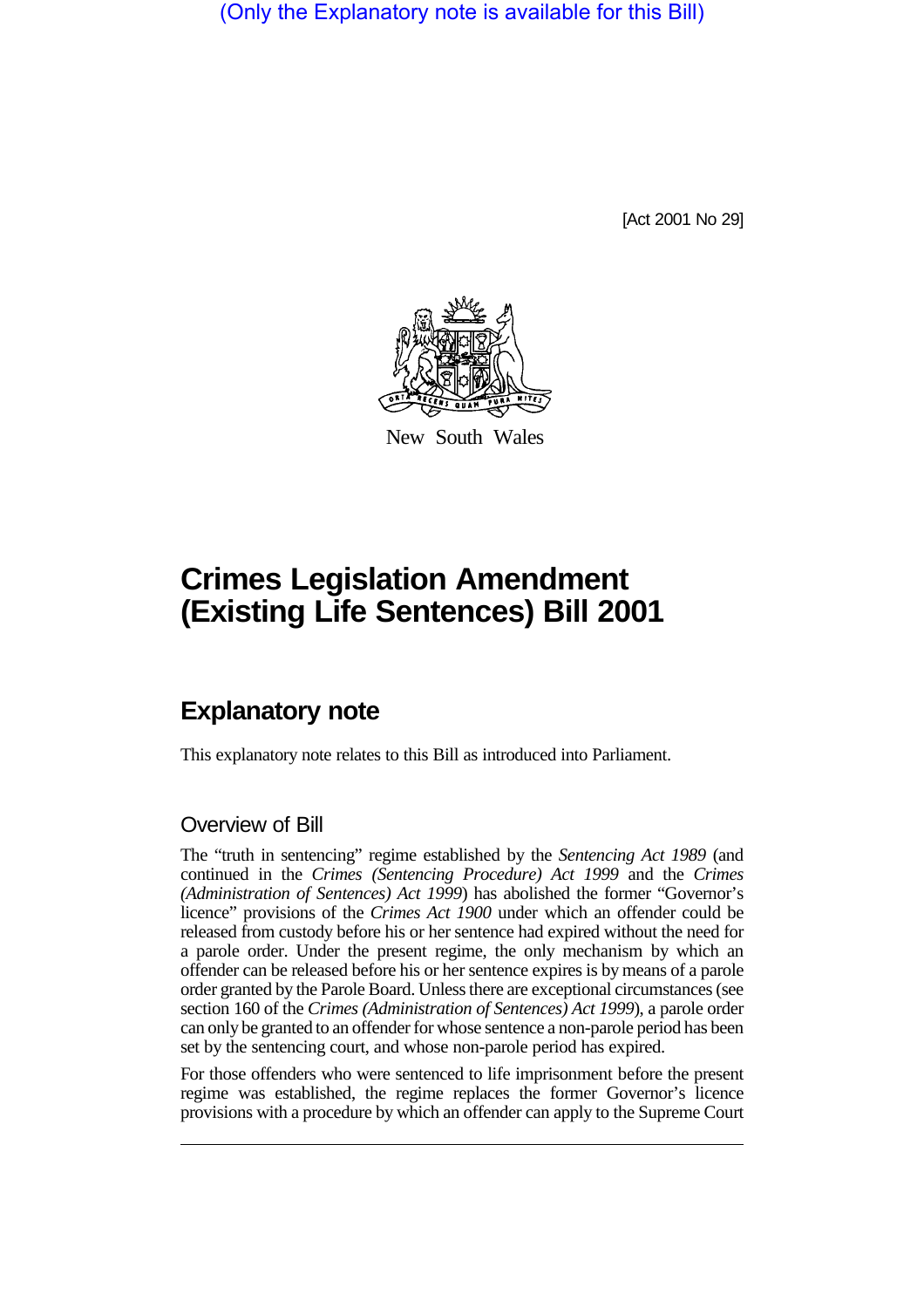Crimes Legislation Amendment (Existing Life Sentences) Bill 2001 [Act 2001 No 29]

Explanatory note

for a redetermination of his or her sentence, allowing the Supreme Court to replace the life sentence with a sentence for a fixed term and, in particular, to set a nonparole period after the expiry of which the Parole Board can (but need not) grant a parole order as referred to above. The procedure does not allow an offender to make such an application until he or she has served at least 8 years of his or her sentence. In the case of a "non-release offender" (that is, an offender who is the subject of a recommendation by the sentencing court that he or she should never be released), the offender cannot make such an application until he or she has served 20 years of his or her sentence and is not eligible for a redetermination of sentence unless the Supreme Court is satisfied that there are special reasons for doing so.

The object of this Bill is to amend the *Crimes (Sentencing Procedure) Act 1999* and the *Crimes (Administration of Sentences) Act 1999*) so as:

- (a) to increase, from 20 years to 30 years, the length of time for which a nonrelease offender must serve his or her sentence before becoming eligible to apply for a redetermination of the sentence, and
- (b) to allow the Supreme Court to set a non-parole period for a non-release offender's sentence, but to deny the Supreme Court jurisdiction to set a fixed period for the sentence (and so ensure that, unless a parole order is granted, the offender will never be released from custody), and
- (c) to exclude a non-release offender whose sentence has been redetermined (whether before or after the commencement of the proposed Act) from the automatic consideration for parole to which other offenders are entitled, and
- (d) to provide that a non-release offender may be granted parole only if the offender is dying or permanently incapacitated, but that such parole may be revoked if the offender subsequently recovers, and
- (e) to enact other minor provisions, including consequential savings and transitional provisions.

#### Outline of provisions

**Clause 1** sets out the name (also called the short title) of the proposed Act.

**Clause 2** provides for the commencement of the proposed Act on a day or days to be appointed by proclamation.

**Clause 3** is a formal provision giving effect to the amendments to the *Crimes (Sentencing Procedure) Act 1999* set out in Schedule 1.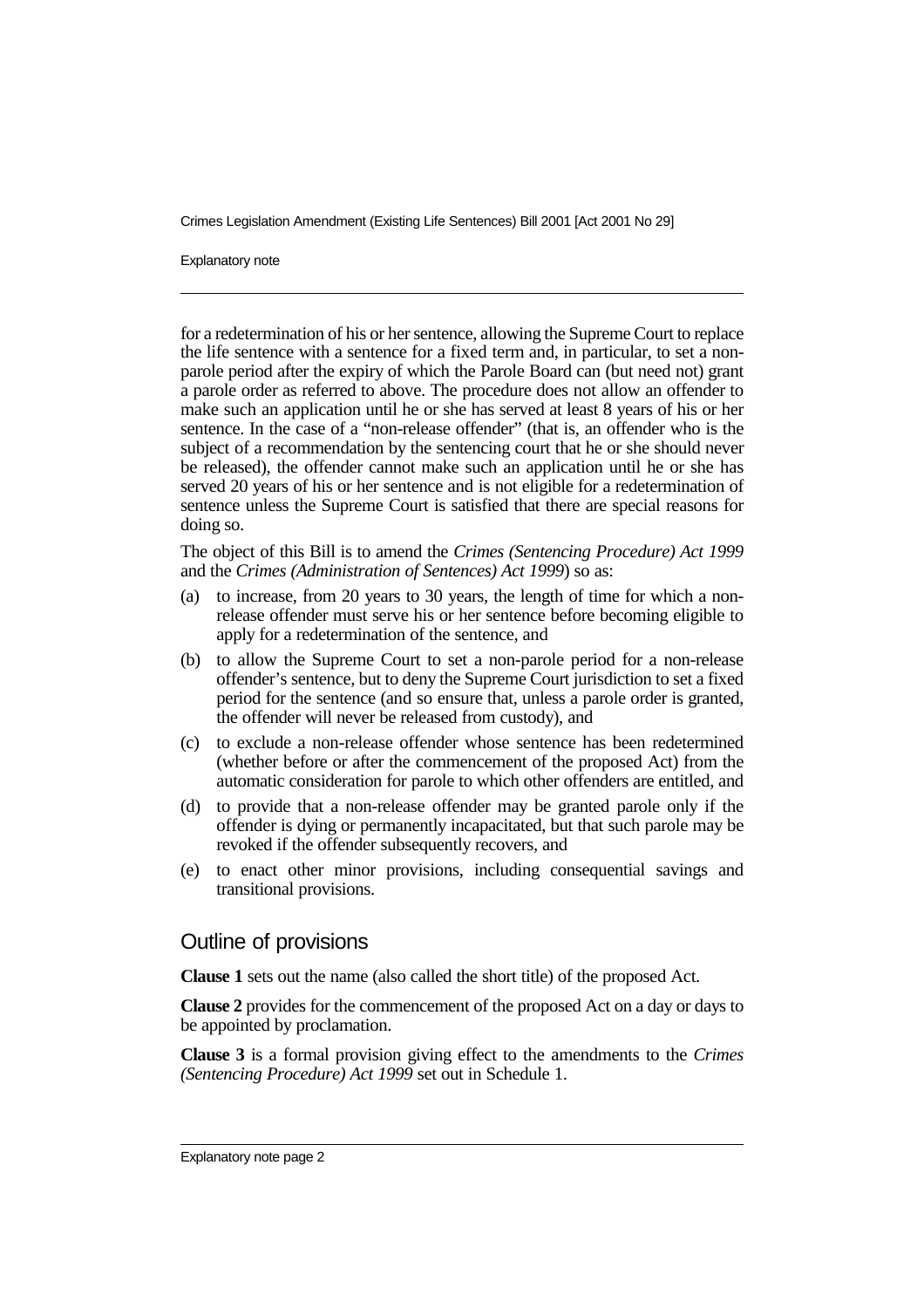Crimes Legislation Amendment (Existing Life Sentences) Bill 2001 [Act 2001 No 29]

Explanatory note

**Clause 4** is a formal provision giving effect to the amendments to the *Crimes (Administration of Sentences) Act 1999* set out in Schedule 2.

# **Schedule 1 Amendment of Crimes (Sentencing Procedure) Act 1999**

**Schedule 1 [1]** amends clause 1 of Schedule 1 to the Act so as to insert a definition of *sentencing court* that extends to both the court that originally sentences an offender and any other court that resentences the offender as a result of a re-trial or other appeal proceedings.

**Schedule 1 [2]** amends clause 2 of Schedule 1 to the Act so as to increase, from 20 years to 30 years, the length of time for which a non-release offender must serve his or her sentence before being eligible to apply for a redetermination of the sentence.

**Schedule 1 [3]** amends clause 4 of Schedule 1 to the Act so as to allow the Supreme Court to set a non-parole period for a non-release offender's sentence, but to deny the Supreme Court jurisdiction to set a fixed period for the sentence.

**Schedule 1 [4]** amends clause 8 of Schedule 1 to the Act so as to enable an appeal to be made to the Court of Criminal Appeal against a determination by the Supreme Court under proposed clause 4 (3).

**Schedule 1 [5]** amends clause 1 of Schedule 2 to the Act so as to enable the regulations under the Act to make provision of a savings or transitional nature consequent on the enactment of the proposed Act.

**Schedule 1 [6]** inserts proposed Part 3 into Schedule 2 to the Act. Proposed clause 38 contains a definition for the purposes of the Part. Proposed clause 39 contains provisions that ensure that the amendments to be made by the proposed Act will not affect any proceedings for redetermination of sentence that have been commenced, or any redetermination of sentence that has been made, before the commencement of the clause.

# **Schedule 2 Amendment of Crimes (Administration of Sentences) Act 1999**

**Schedule 2 [1]** amends section 3 of the Act as a consequence of the insertion of proposed section 154A.